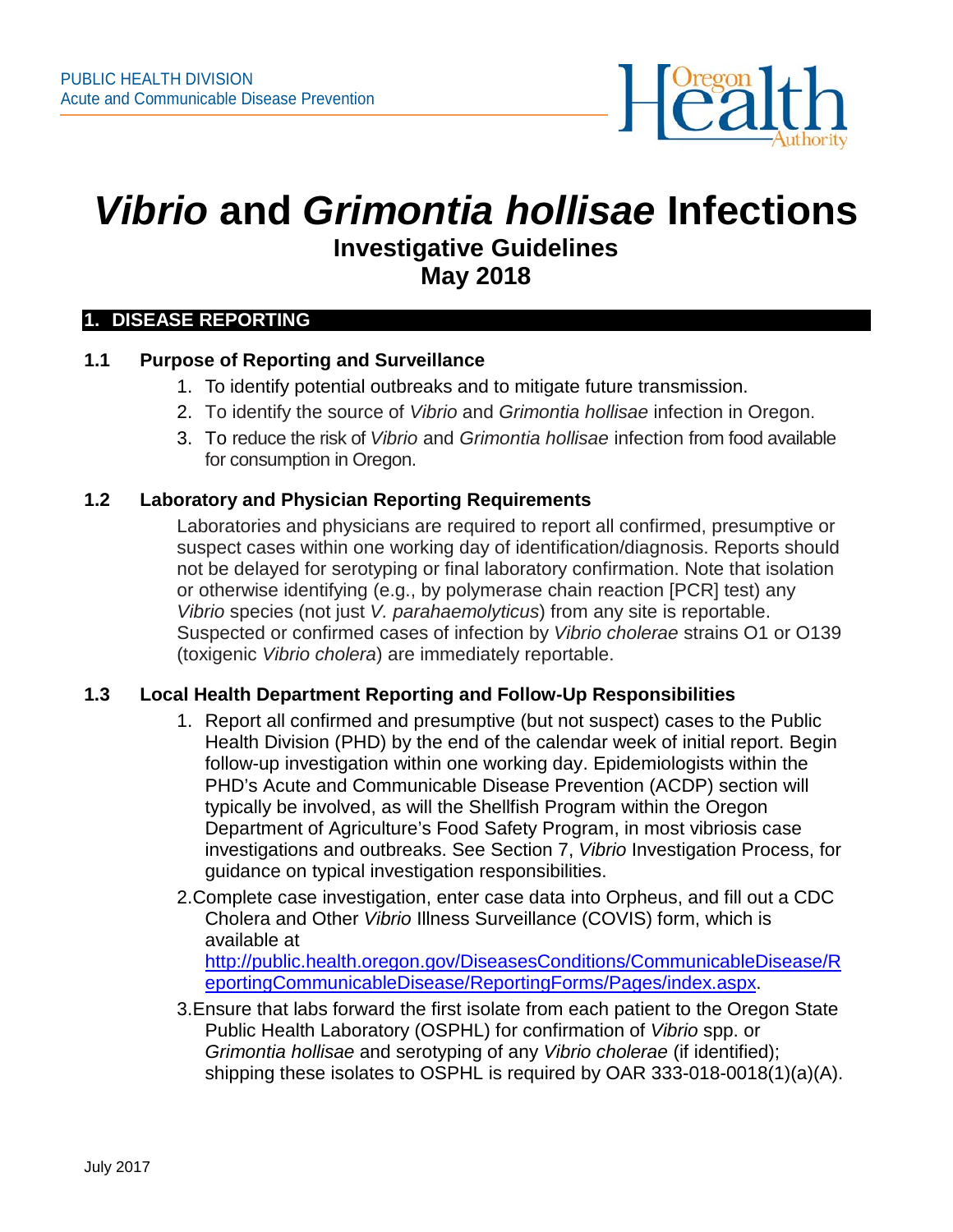Interview each case to identify potential sources of exposure and any close contacts with gastrointestinal illness who may have shared these exposures. Notify ACDP by phone at 971-673-1111 if an outbreak is suspected.

## **2. THE DISEASE AND ITS EPIDEMIOLOGY**

#### **2.1 Etiologic Agent**

*Vibrio* spp. are Gram-negative bacilli best known because of *V. cholerae* serogroups O1 and O139, the causative agents of toxigenic (epidemic) cholera. The reservoir for these strains is in humans and also waterways. Epidemic cholera is not endemic in the United States. CDC carefully distinguishes cholera from the illnesses caused by all other strains of *Vibrio*, namely *V. parahaemolyticus*, *V. vulnificus* and non-toxigenic *V. cholera*: these other illnesses are called vibrioses. 1

The bacteria that cause vibrioses are halophilic (salt-requiring) organisms that naturally inhabit saltwater or brackish waters (where fresh- and saltwaters meet) along the coasts of the United States and Canada and elsewhere in the world. 1 They are present at higher concentrations in these waters (and in the filterfeeding mollusks living in them) during summer and during periods of ocean warming. Gastrointestinal illness may occur after eating raw or undercooked molluscan shellfish contaminated with *Vibrio* (typically *V. parahaemolyticus* and *V. mimicus* but also non-toxigenic cholera). Localized wound infection is typically associated with *V. alginolyticus* and severe illness (septicemia and death) is typically caused by *V. vulnificus* (a bug not currently endemic in Oregon waters). Importantly, *Vibrio* bacteria present in shellfish are colorless and tasteless. Nontoxigenic *V. cholerae* is also known to cause wound infections and gastrointestinal infections among those who consume shellfish, shrimp and fish contaminated with these bugs.1 Other routes of infection (75% of reported infections in the literature do not have a vehicle associated with them) are possible.1 *Grimontia hollisae* resembles *V. parahaemolyticus* in terms of where it lives and how it causes illness and was, until recently, considered to be part of the genus *Vibrio*. *G. hollisae* is now understood to be phylogenetically very different from *Vibrio* and has now been awarded its very own genus. 2 Nevertheless, for the purposes of this document, however, we will consider *G. hollisae* infection a vibriosis.

## **2.2 Description of Illness**

The illness associated with vibriosis depends upon the route of infection and the bug:

• Foodborne vibriosis is an acute bacterial enteric disease characterized by watery diarrhea, abdominal cramping, nausea, vomiting, fever and chills.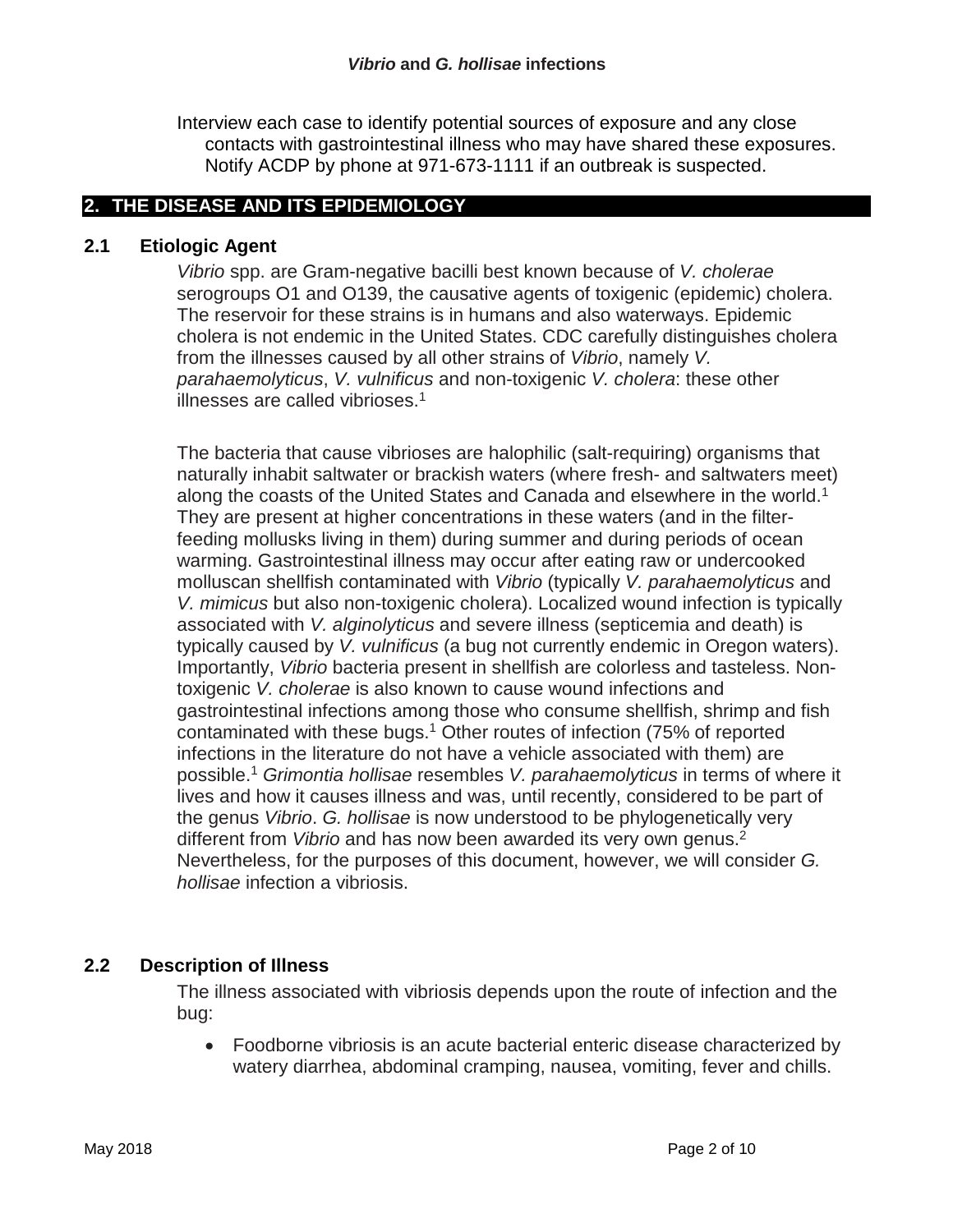In Oregon this infection is typically associated with *V. parahaemolyticus*, *V. mimicus, G. hollisae* and some strains of non-toxigenic *V. cholera.*

- Non-foodborne vibriosis typically consists of wound infection that may be characterized by bullae, cellulitis, fever and muscle pain; in immunocompromised patients — especially those with cirrhosis — sepsis and death may ensue rapidly. In Oregon, wound infections are typically associated with *V. alginolyticus*; infection with *V. vulnificus* and some strains of non-toxigenic *V. cholera* can cause severe more severe illness*.*
- Toxigenic cholera is characterized by profuse, painless, watery diarrhea (up to 20 L/d! "Rice-water" stools are classically described) and occasional vomiting and, in untreated cases, rapid dehydration, acidosis, circulatory collapse, hypoglycemia in children, and renal failure. In severe, untreated cases of cholera, death may ensue within a few hours of onset, and the case-fatality rate (CFR) may exceed 50%; with aggressive hydration, the CFR is <1%.

# **2.3 Reservoirs**

Marine coastal waters (and the fish and shellfish living in these coastal waters) are the reservoir for the pathogenic species of *Vibrio* found in the Pacific Northwest. The amount of *Vibrio* in these waters increases with temperature. In cooler weather, when infections are uncommon, *Vibrio* typically lives in marine silt; in warmer weather, the bacteria are found in the waters themselves. Cases of *V. vulnificus* in the Pacific NW are typically associated with travel to the Gulf Coast or home preparation of warm water fish (such as tilapia).

The reservoir for *V. cholerae* serogroups O1 and O139 is generally thought to be humans, although environmental reservoirs, such as brackish water or estuaries are another known source. Cholera can be foodborne — often through contamination by water at some point during food preparation. Cases of cholera in the United States are usually associated with international travel.

# **2.4 Modes of Transmission**

In Oregon, *V. parahaemolyticus* is the most common cause of vibriosis and is almost always acquired through the ingestion of raw or inadequately cooked seafood. Commonly recognized vehicles or mechanisms of transmission for enteric vibriosis include:

- 1. Inadequately cooked or raw molluscan shellfish;
- 2. Contact with infected ocean water; and
- 3. Other foods cross-contaminated with any of the above.
- In addition to these, cholera can also be acquired through:
	- 4. Contaminated produce;
	- 5. Contaminated and inadequately treated drinking water; and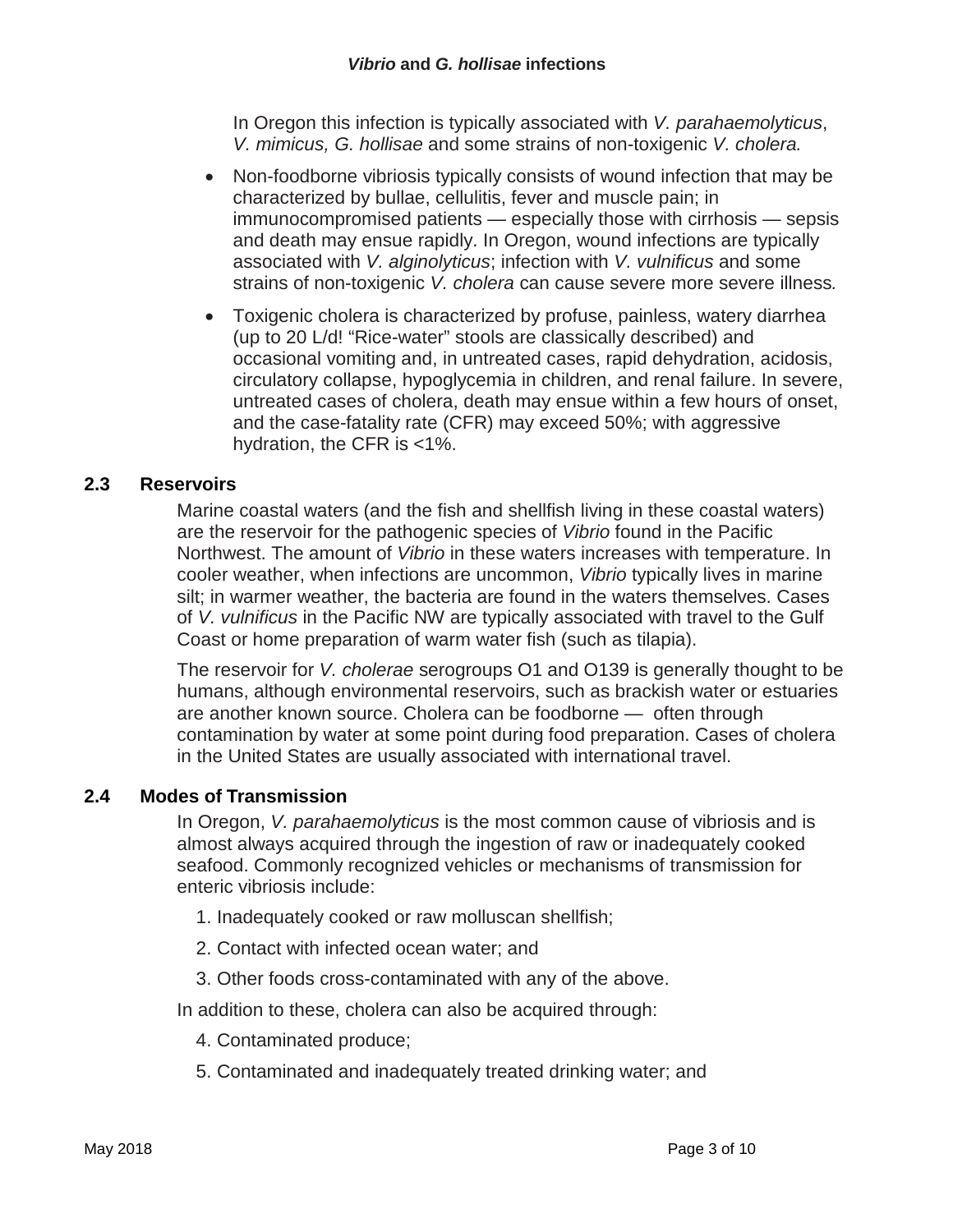6. Person-to-person spread, when an infected person fails to wash hands thoroughly after defecation — though this is surprisingly uncommon (reflecting high infectious dose). Person-to-person spread is more likely when the infected person has diarrhea, rather than during the carrier state.

*Vibrio* wound infections are acquired through contact with *Vibrio*-contaminated water.

# **2.5 Incubation Period**

For *V. parahaemolyticus* and *G. hollisae*, usually 12–24 (range, 4–96) hours. The incubation periods of infections by other *Vibrio* spp. are shorter: up to 72 hours for *V. vulnificus* and up to 36 hours for *V. cholerae* O1 or O139.

## **2.6 Period of Communicability**

No cases of person-to-person transmission have been identified for vibriosis, but toxigenic cholera may be communicable from person to person for up to 14 days in asymptomatic cases and in symptomatic cases for only a few days after symptom resolution.

## **2.7 Treatment**

Hydration, which almost always can be done orally, is the mainstay of treatment for gastroenteritis caused by vibriosis and cholera. As for antibiotic treatment, it depends on the specific pathogen. There is no evidence that antibiotic treatment decreases the severity or the length of illness associated with *V. parahaemolyticus*, although antibiotics such as tetracycline, ampicillin or ciprofloxacin can be used in severe cases. However, antibiotic treatment is recommended for infection with *V. vulnificus* and toxigenic *V. cholerae* O1 and O139. In such cases, the choice of antibiotics should be based on antimicrobial susceptibilities of the organism.

## **2.8 Testing**

In 2017, the Council for State and Territorial Epidemiologists changed its guidance and adopted culture-independent diagnostic testing (CIDT; typically PCR) as an indicator of presumptive case status. Currently, two types of CIDT are in use in the U.S.:

- VERIGENE® Enteric Pathogens Test (EP) by Luminex (Austin, Texas); this test was recently also called Nanosphere.
- BioFire FilmArray® GI Panel by BioFire Diagnostics, LLC (Salt Lake City, Utah).

Oregon's experience in the 2017 *Vibrio* season indicates significant differences in the performance of these two tests, necessitating a change in our case definitions; see Section 3.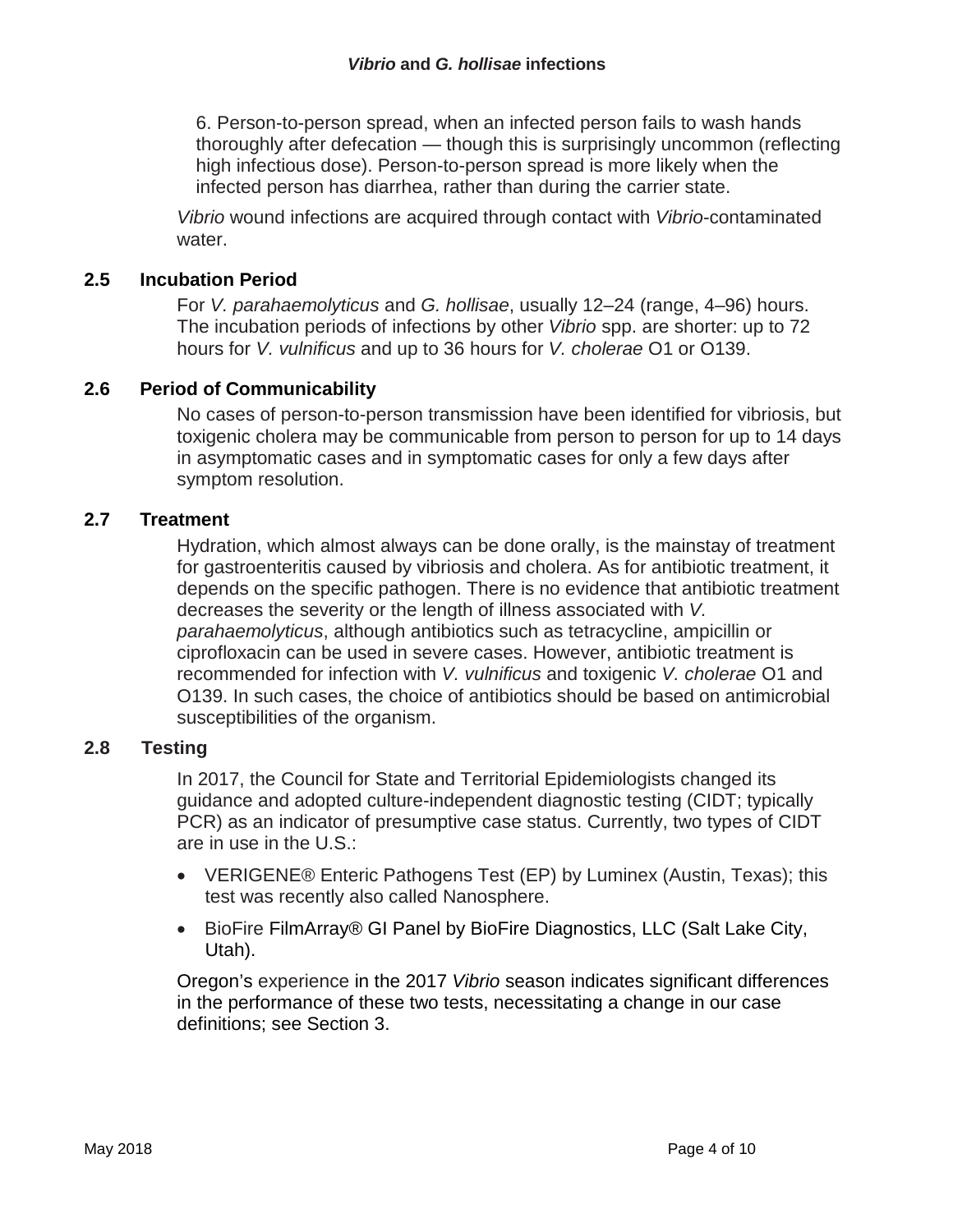#### **3. CASE DEFINITIONS, DIAGNOSIS AND LABORATORY SERVICES**

#### **3.1 Confirmed Case Definition**

Person from whom *G. hollisae* or any *Vibrio* spp. (not just *V. parahaemolyticus*) is cultured (again, from any site).

#### **3.2 Presumptive Case Definitions**

Diarrhea (≥3 loose stools in a 24-hour period) in someone epidemiologically linked to a confirmed case; or person positive for *G. hollisae* or any *Vibrio* spp. via VERIGENE® PCR.

#### **3.3 Suspect Case (***not* **reportable to Oregon PHD)**

Any person positive for *G. hollisae* or any *Vibrio* spp. via BioFire FilmArray® PCR; or anyone with an undiagnosed, non epi-linked, diarrheal illness with likely exposure to raw or undercooked shellfish or to untreated water from an area with cholera transmission. Anyone with cellulitis or other skin infection after exposure to salt- or brackish water.

#### **3.4 Services Available at the Oregon State Public Health Laboratory**

OSPHL provides confirmation of organism identification for *Vibrio* spp. and serotyping of *Vibrio cholerae* for all clients. OSPHL also cultures all appropriately submitted stool specimens and isolates for detection of *Vibrio* spp. for public health investigations. Specimens will be cultured only if obtained before initiation of antimicrobials.

If case has only PCR test results from a private lab:

OSPHL prefers that laboratories perform in-house reflex culture on PCR-positive specimens. However, as needed, OSPHL will accept stool in Cary Blair medium to perform the reflex culture and speciation at OSPHL. OSPHL will not accept blood or wound specimens for culture.

If case has culture identification from a private lab:

OSPHL will confirm organism identification for appropriately submitted isolates for detection of *Vibrio* spp. If *Vibrio cholerae* is identified, OSPHL will serotype the isolate.

During suspected *Vibrio* outbreaks, OSPHL will accept stool in Cary Blair medium for enteric pathogen culture with approval from an ACDP epidemiologist.

#### **4. ROUTINE CASE INVESTIGATION**

Interview the case and others who may be able to provide pertinent information.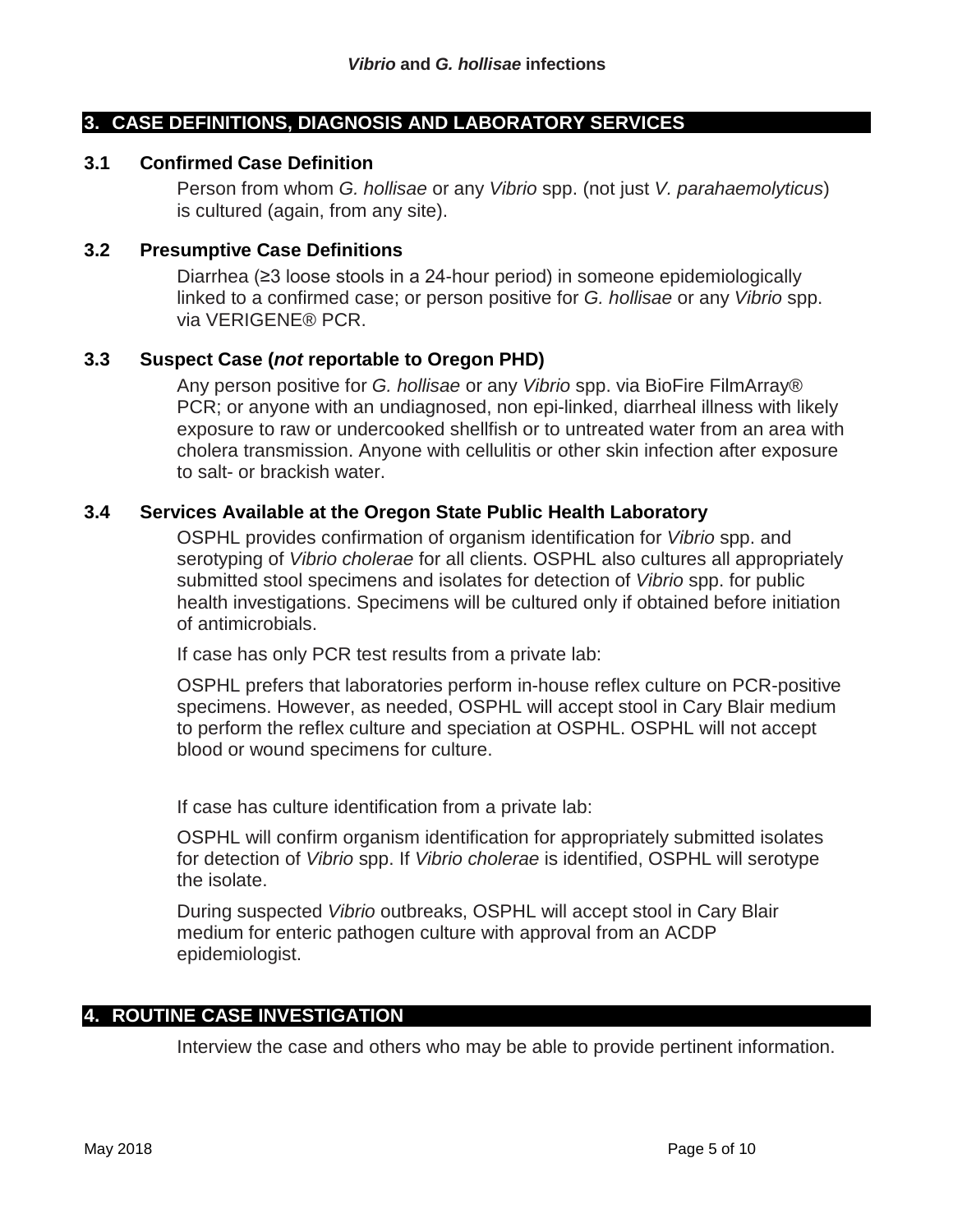## **4.1 Identify the Potential Sources of Infection**

Ask about potential exposures during the 7 days before onset (for noncholerae vibriosis) or 4 days before onset (for cholera), including:

1. Name, diagnosis, and telephone number or address of any acquaintances or household members with similar illnesses (*n.b.:* anyone meeting the presumptive case definition and with reported seafood consumption or exposure to natural bodies of water should be reported and investigated in the same manner as a confirmed case);

2. Enteric illness only: Consumption of any seafood, especially raw or undercooked shellfish;

3. Enteric illness only: Description of the seafood consumed (name of dish, type of menu, describe how prepared [e.g., for oysters, shucked or served on the half shell]);

4. Contact with bodies of water;

5. Date, location, and sponsor of any public gathering where food was consumed;

6. Travel outside the United States or contact with others known to have traveled outside the United States.

## **4.2 Identify Potentially Exposed Persons (Contacts)**

If a putative vehicle (e.g., shellfish) is identified, interview others who partook of the same item.

## **4.3 Environmental Evaluation**

If the source of infection appears to be associated with a restaurant or other commercial facility, environmental health and Oregon Department of Agriculture (ODA) investigations are warranted (refer to Section 7 for a description of the investigation process). Ideally, for a noncholerae vibriosis, an EH investigation should yield the following:

• A copy or photo of a tag from a single batch of shellfish to which the case's illness has been linked (identified through details of the meal along with documentation about when each batch of shellfish was consumed); and

• An inspection report (to document any temperature or other food-safety violations at the food facility).

Depending on the locale, county environmental health inspectors or ODA Shellfish Program inspectors will conduct the environmental health inspection. Finalized EH reports should be sent to the ODA Shellfish Program so they may conduct their own inspection, document any violations, measure physical characteristics of harvest sites and, as investigative findings warrant, close implicated shellfish beds. A copy of the report should also be sent to ACDP. Outbreaks (as defined by ODA) result in U.S. Food and Drug Administration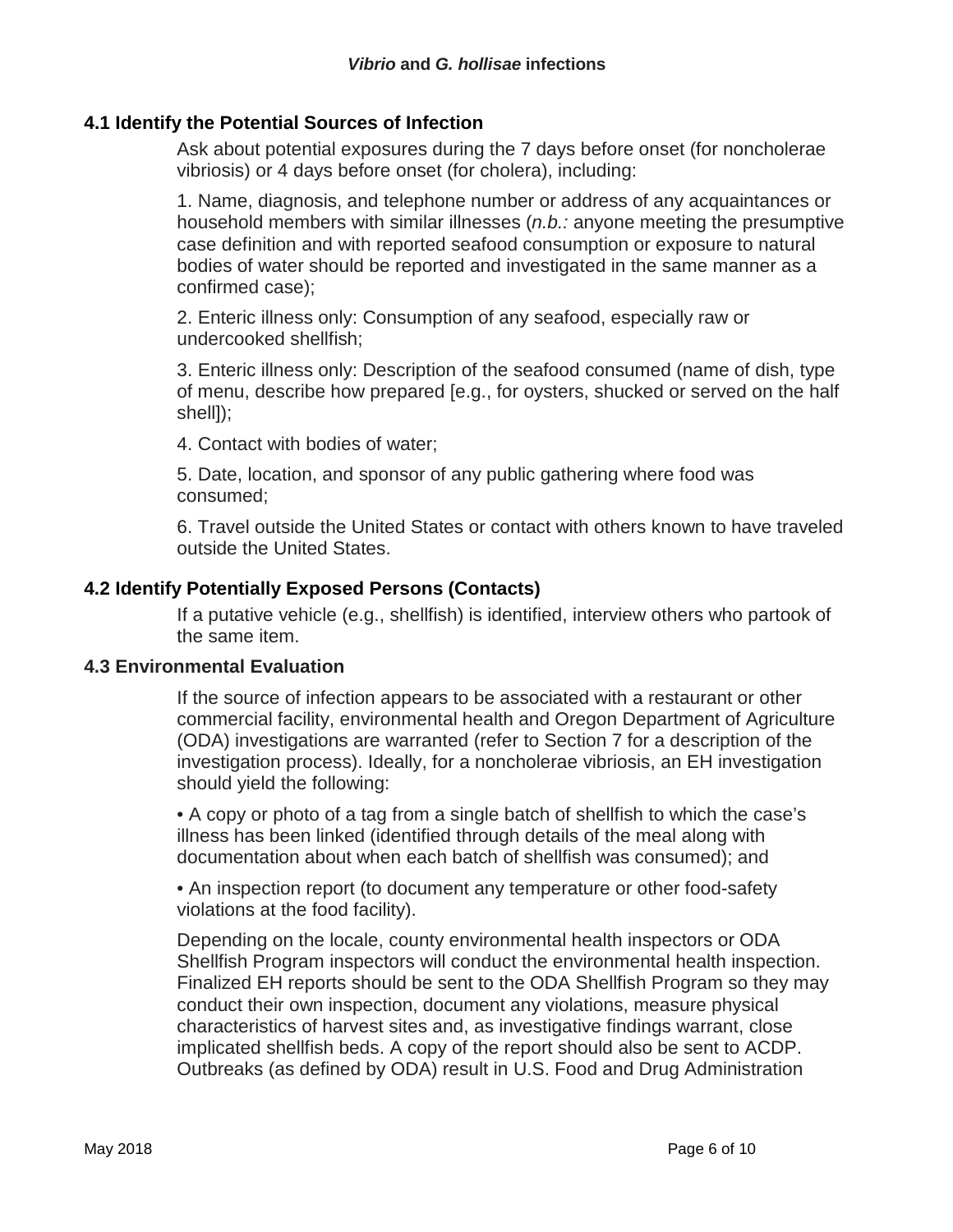involvement. Bed closure and product recall may also result from a formal declaration of an outbreak.

Toxigenic cholera is typically imported into the U.S., and as such, does not warrant environmental evaluation.

# **5. CONTROLLING FURTHER SPREAD**

## **5.1 Education**

As indicated, provide basic instruction to cases and potentially exposed persons about the importance of proper food handling, adequate cooking of shellfish (see § 6.4) and avoidance of cross-contamination of other foods by raw shellfish or contaminated seawater. Debunking the myth about hot sauce or lemon juice or alcoholic beverages making shellfish safe to eat can be a highlight of this conversation. Reminding people with diarrhea about the virtues of handwashing after toilet use is always a good idea.

## **5.2 Isolation of Cases**

Vibriosis is not transmissible from person to person (though this should not be taken as an excuse to not wash hands).

Cholera cases should be cared for using standard precautions; strict isolation is not necessary. Less severe cases can be managed on an outpatient basis with oral rehydration and an appropriate antimicrobial agent. Effective hand washing and basic procedures of cleanliness must be practiced. It's typically safe to dispose of human waste (feces, vomit) in sewage systems in the United States, but linens should be disinfected with a bleach solution (0.05%) or by boiling.

# **5.3 Case Follow-up**

Generally not indicated.

## **5.4 Protection of Contacts**

Not applicable for vibriosis.

Contacts of cholera cases should be monitored for 5 days after sharing food or drink with a case of cholera. However, chemoprophylaxis is not recommended for these contacts.

## **5.5 Environmental Measures**

Although oysters can be harvested legally only from waters free from fecal contamination, even legally harvested oysters can be contaminated with *Vibrio* spp. because these bacteria are naturally present in marine environments. *Vibrio* does not alter the appearance, taste, or odor of oysters.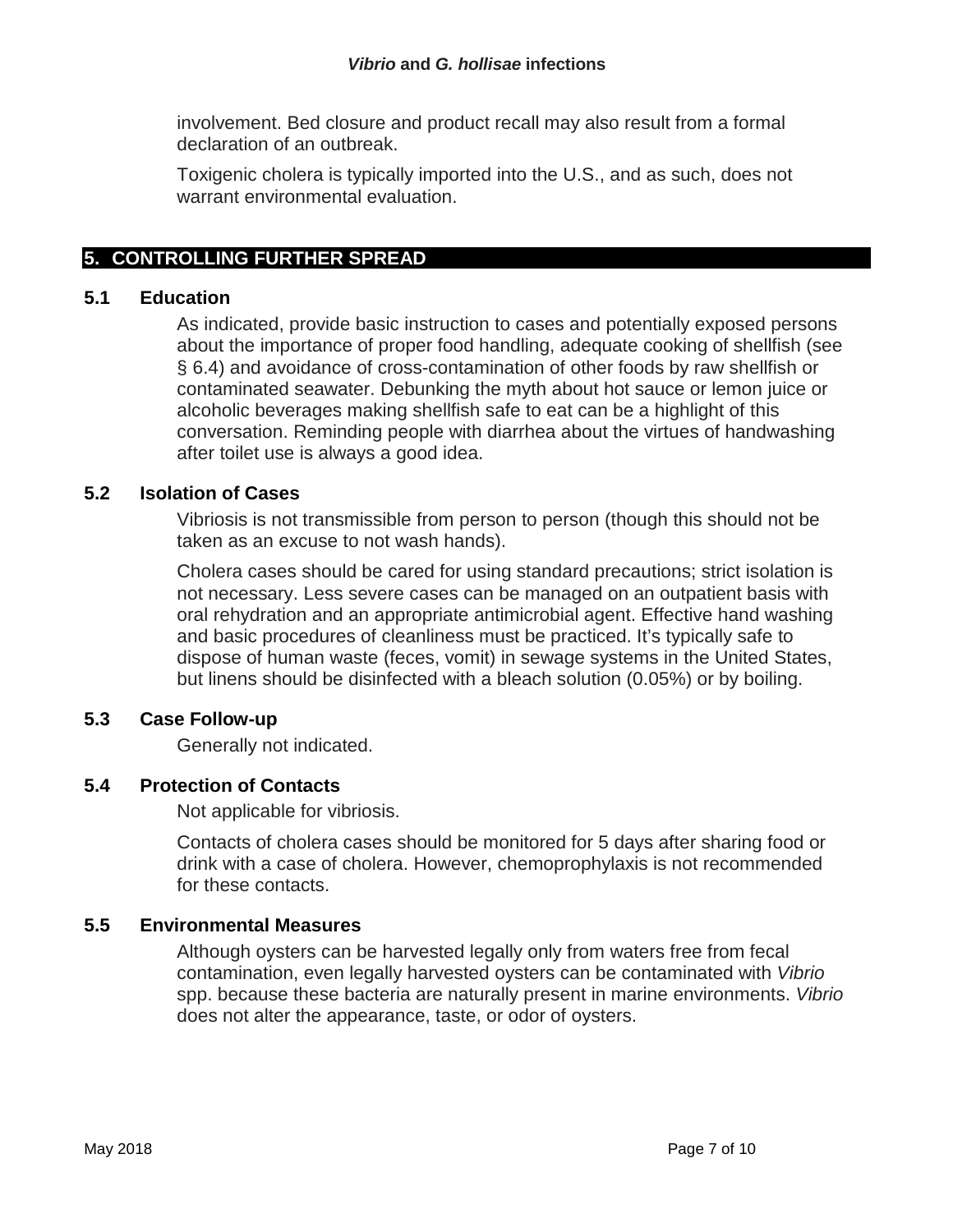## **6. MANAGING SPECIAL SITUATIONS**

#### **6.1 Case is a Food Handler**

Absent particularly suspicious circumstances, no special follow-up is warranted for noncholerae vibriosis. As with all diarrheal diseases, symptomatic food workers should be furloughed until symptoms have resolved. Consult with ACDP epidemiologists if you have concerns.

Cholera cases should not work while infectious.

#### **6.2 Food Served at a Public Gathering is Implicated**

Determine the source (harvest site, producer and distributor) of the shellfish.

#### **6.3 Case Works at a Health Care or Residential Care Facility**

Determine a) whether any shellfish had been served in the facility within the 7 days before the case's illness onset, and b) whether there had been any unusual incidence of diarrheal illness within a week of the case's illness. If other potential cases are identified, investigate these reports, too, with an eye towards identifying common vehicles and any continuing sources of exposure. If indicated, arrange for a sanitary inspection of the facility. The extent of further investigation depends on circumstances. Consult with ACDP epidemiologists.

#### **6.4 Prevention**

1. Do not eat raw oysters or other raw shellfish;

2. Cook shellfish (oysters, clams, mussels) thoroughly. For shellfish in the shell, either: (a) boil until the shells open and continue boiling for 3–5 more minutes, or (b) steam until the shells open and then continue cooking for 9 more minutes. Do not eat shellfish that fail to open during cooking. Boil shucked oysters at least 3 minutes, or fry them in oil at least 3 minutes at 375°F. See [www.foodsafety.gov/poisoning/causes/bacteriaviruses/](http://www.foodsafety.gov/poisoning/causes/bacteriaviruses/vibrio_infections)*Vibrio*\_infections;

3. Avoid cross-contamination of cooked seafood and other foods with raw seafood and juices from raw seafood;

4. Eat shellfish promptly after cooking, and refrigerate leftovers;

5. Avoid exposure of open wounds or broken skin to warm salt or brackish water, or to raw shellfish harvested from such waters; and

6. Wear gloves when handling raw shellfish.

## **6.5 Common Source Outbreak Suspected**

Consult with ACDP epidemiologists as soon as you suspect an outbreak.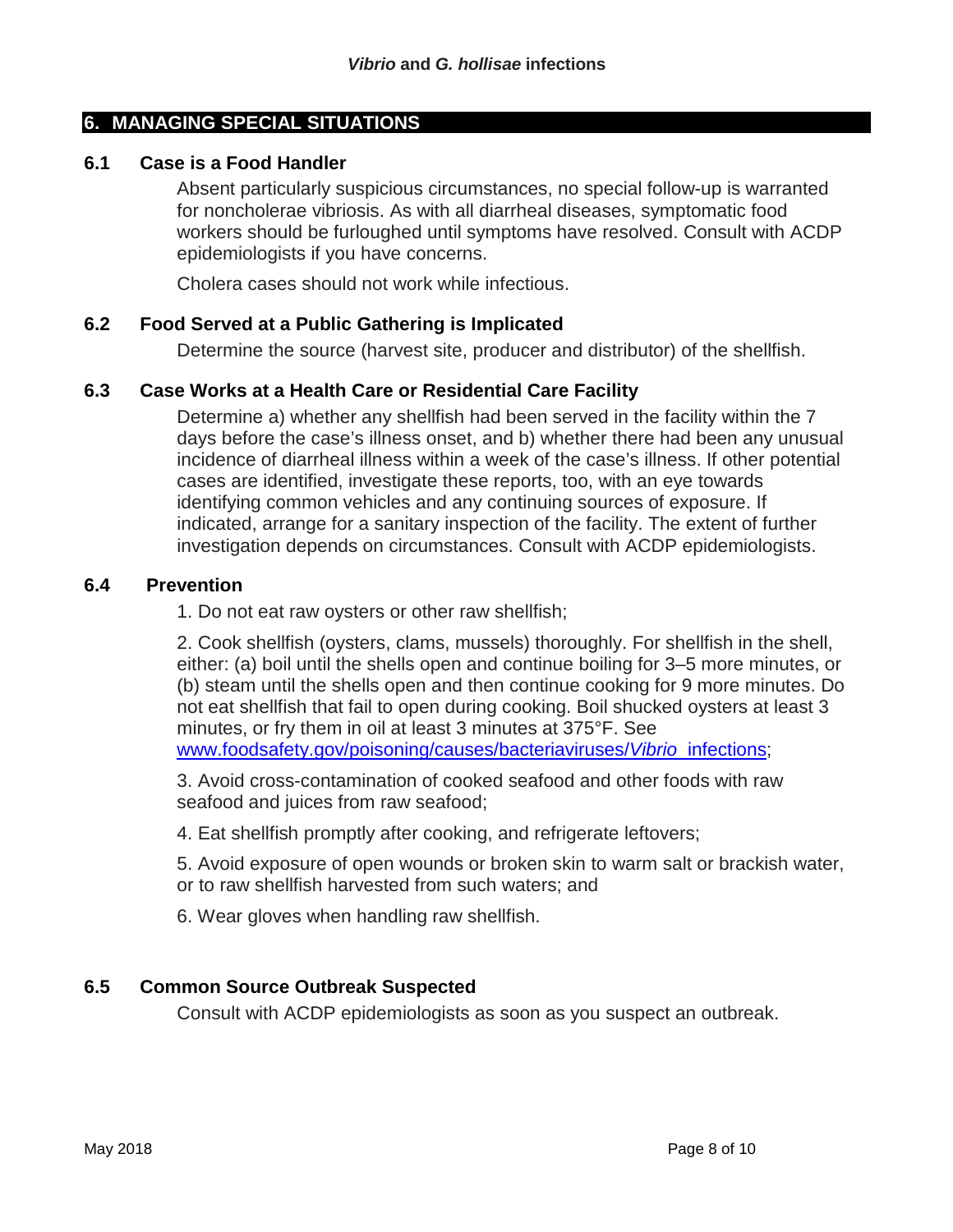# **7.** *VIBRIO* **INVESTIGATION PROCESS**



ACDP: Oregon Health Authority Acute and Communicable Disease Prevention

CD: Communicable Disease

COVIS: Center for Disease Control and Prevention supplemental form for *Vibrio* illnesses

EH: Environmental Health

ODA: Oregon Department of Agriculture